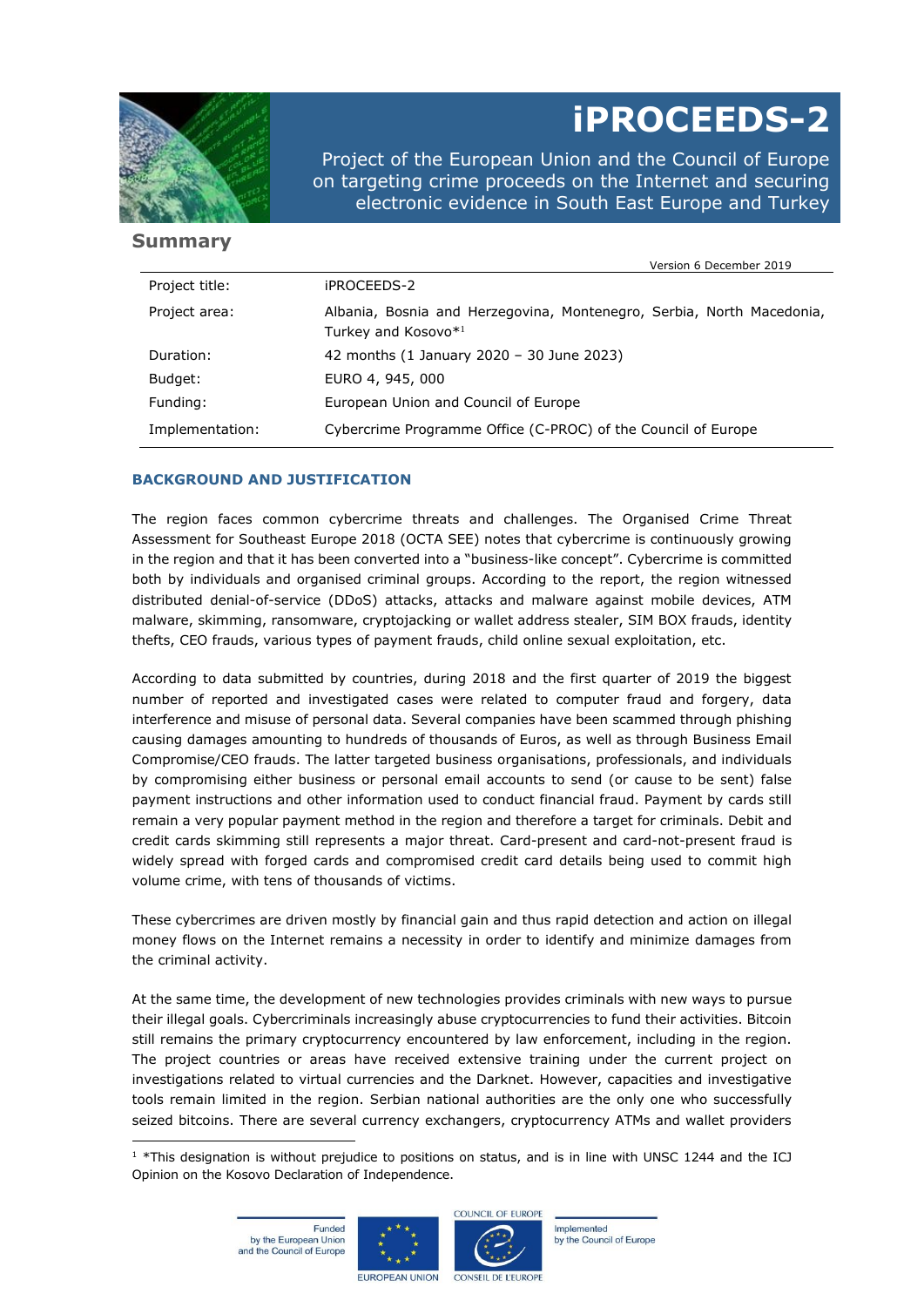in the region, however these are highly unregulated. Thus, there is a risk that the money launderers would be increasingly lured to use their services.

Darknet continues to facilitate online criminal markets, where criminals sell and purchase illicit products and services in order to engage in other criminal activity and remain anonymous. The Cybercrime Sector of the Ministry of Interior of the North Macedonia is the only authority that created a task force, which monitors and gathers information on illegal activities on the Darknet.

Experience from the iPROCEEDS project shows that capacities of authorities in project countries/areas vary considerably. In some of them, more support is required to strengthen skills in view of increasing the number of cybercrime and parallel financial investigations to search, seize and confiscate proceeds from online crime.

This includes, for example, Montenegro's limited cybercrime and digital forensics investigative capacity; the need for specialised training of new staff of the Special Prosecutor's Office of Serbia and Cybercrime Department of the Ministry of Interior of Serbia; the use of electronic evidence in criminal proceedings in Turkey and the need for training of prosecutors and judges on e-evidence; the need to enhance inter-agency cooperation between prosecution, police forces at state, entities and district levels in Bosnia and Herzegovina, etc.

There is a good level of commitment and interest of relevant authorities in the region, which offers appropriate conditions for further action. Consolidating results achieved and targeted additional support will allow capitalising on the expertise, experience and commitment gained.

At the same time, there are several new areas that require attention.

Cybersecurity represents a high priority for the governments in the region. All the countries have completed the establishment of the Computer Security Incident Response Teams (CIRTs)/ Computer Emergency Response Teams (CERTs) or are in the process of expanding their operations. Often CIRTs have data on incidents that may be most valuable to criminal justice authorities for follow up investigation and prosecution of cyberattacks. To date, sharing of such data remains limited. It is therefore difficult to determine the scale and trends of cybercrime and threats to cybersecurity and thus to inform cybercrime and cybersecurity strategies in this region. Increasing information sharing between CIRTs/CERTs and criminal justice authorities could be considered for further support within this region.

Additionally, important legal initiatives are currently being developed both at the EU level and under the auspices of the Council of Europe. The EU e-evidence proposal<sup>2</sup> will put forward new rules for police and judicial authorities to obtain electronic evidence from service providers. The Cybercrime Convention Committee (T-CY) of the Council of Europe is currently drafting the  $2^{nd}$  Additional Protocol to the Budapest Convention on Cybercrime, $3$  which aims at facilitating access to data in the cloud. The new Protocol will include provisions for more efficient MLA, direct cooperation with providers in other jurisdictions and a framework and safeguards for existing practices of extending searches transborder.

<sup>2</sup>[https://ec.europa.eu/info/policies/justice-and-fundamental-rights/criminal-justice/e-evidence-cross](https://ec.europa.eu/info/policies/justice-and-fundamental-rights/criminal-justice/e-evidence-cross-border-access-electronic-evidence_en)[border-access-electronic-evidence\\_en](https://ec.europa.eu/info/policies/justice-and-fundamental-rights/criminal-justice/e-evidence-cross-border-access-electronic-evidence_en)

 $3$  Terms of Reference for the preparation of the  $2^{nd}$  Additional Protocol to the Budapest Convention on Cybercrime available here: [https://rm.coe.int/terms-of-reference-for-the-preparation-of-a-draft-2nd](https://rm.coe.int/terms-of-reference-for-the-preparation-of-a-draft-2nd-additional-proto/168072362b)[additional-proto/168072362b](https://rm.coe.int/terms-of-reference-for-the-preparation-of-a-draft-2nd-additional-proto/168072362b)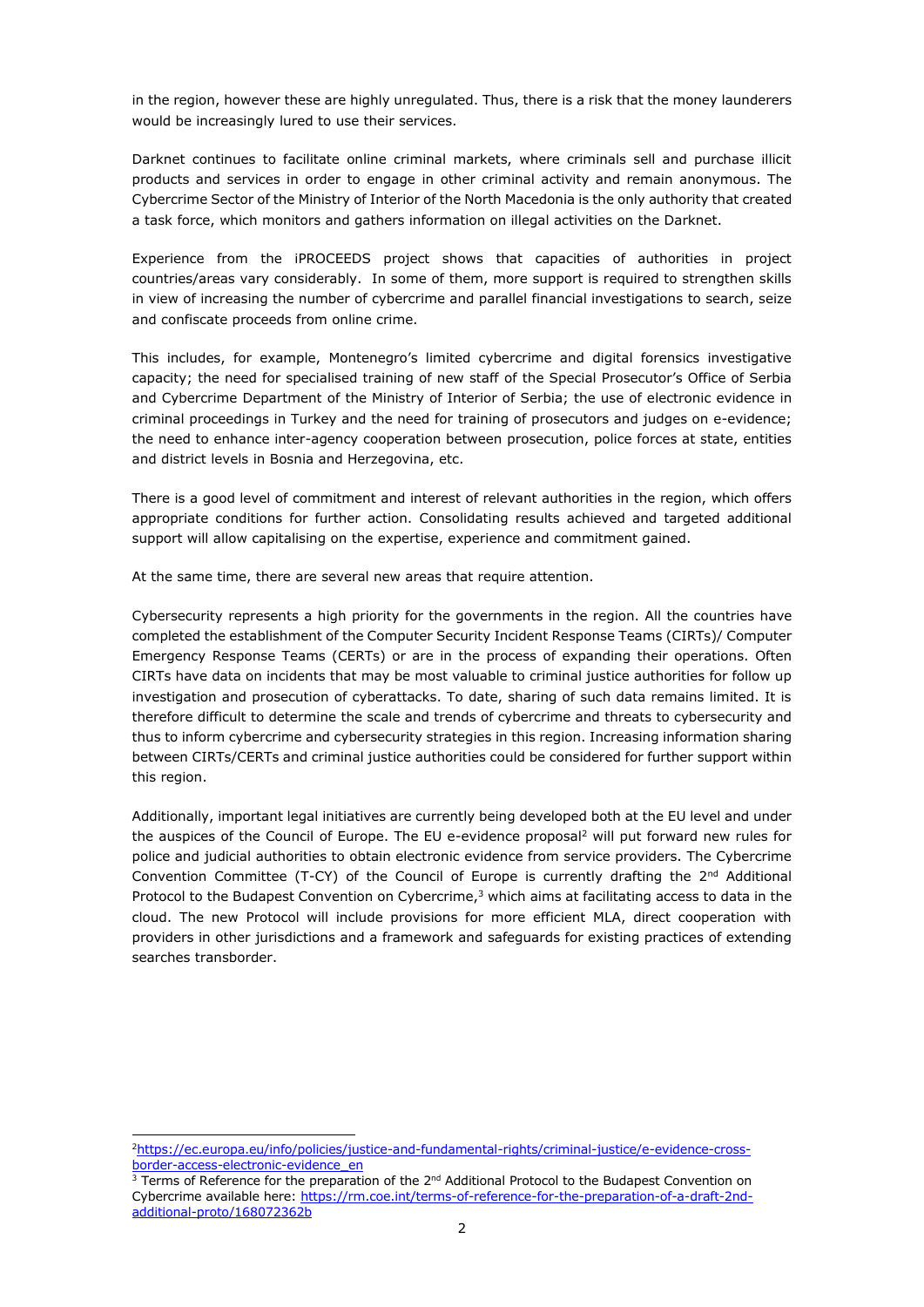Furthermore, the entrance into force of the EU General Data Protection Regulation (GDPR)<sup>4</sup>, the EU Police Directive<sup>5</sup> and the modernisation of the Council of Europe Data Protection Convention<sup>6</sup> are reshaping the landscape with respect to collection and processing of personal data and transborder data flows. This directly impacts the way in which information is shared between criminal justice authorities, as well as public-private cooperation and access to data held by the private sector.

In addition to these legislative developments, a number of court decisions may also have an impact on how criminal justice authorities can obtain different types of data.<sup>7</sup>

Therefore, the countries of the IPA region require assistance in bringing respective legislation and practices in line with the EU and Council of Europe standards (current and future). The project will work towards ensuring that relevant rules to secure electronic evidence and obtain data from private sector service providers include strong safeguards and guarantee protection of fundamental rights, including the right to the protection of personal data. A swift alignment should be a priority for these countries, as crime investigation and prosecution call for common standards, including in data protection, when information is shared between law enforcement bodies of different countries in order to ensure full respect of fundamental rights and freedoms. This will enhance trust and be a condition for improved public-private and international cooperation.

This project will build on the results achieved during the implementation of the iPROCEEDS project and concentrate on targeted support under the following project areas:

- Legislation regarding securing electronic evidence and access to data in full respect of fundamental rights and freedoms, including privacy and personal data protection.
- Alignment with EU and Council of Europe personal data protection standards.
- Promotion of cybercrime and cybersecurity policies and strategies.
- Interagency and public/private cooperation for investigation of cybercrime and proceeds from crime online.
- Public reporting systems on online fraud and other cybercrime offences.
- Judicial training on cybercrime and electronic evidence and related financial investigations and anti-money laundering measures.
- International cooperation and information sharing for investigation of cybercrime and proceeds from crime online.

The bulk of activities will target the specific needs of individual project countries and areas and complement regional activities.

<sup>4</sup> Regulation (EU) 2016/679 on the protection of natural persons with regard to the processing of personal data and on the free movement of such data, OJEU of 23 May 2018.

<sup>5</sup> Directive (EU) 2016/680 on the protection of natural persons with regard to the processing of personal data by competent authorities for the purposes of the prevention, investigation, detection or prosecution of criminal offences or the execution of criminal penalties, and on the free movement of such data. The directive entered into force on 5 May 2016 and EU countries had to transpose it into their national law by 6 May 2018.

<sup>6</sup> Albania, Bosnia and Herzegovina, Montenegro, Serbia, North Macedonia and Turkey have signed the Convention for the Protection of Individuals with regard to Automatic Processing of Personal Data (ETS No.108). The Protocol (CETS No. 223) amending the Convention for the Protection of Individuals with regard to Automatic Processing of Personal Data (ETS No. 108) was adopted on 18 May 2018. The Protocol was opened for signature in Strasbourg on 10 October 2018.

 $7$  See for example the decision of the European Court of Human Rights in [Benedik versus Slovenia.](http://hudoc.echr.coe.int/eng?i=001-182455)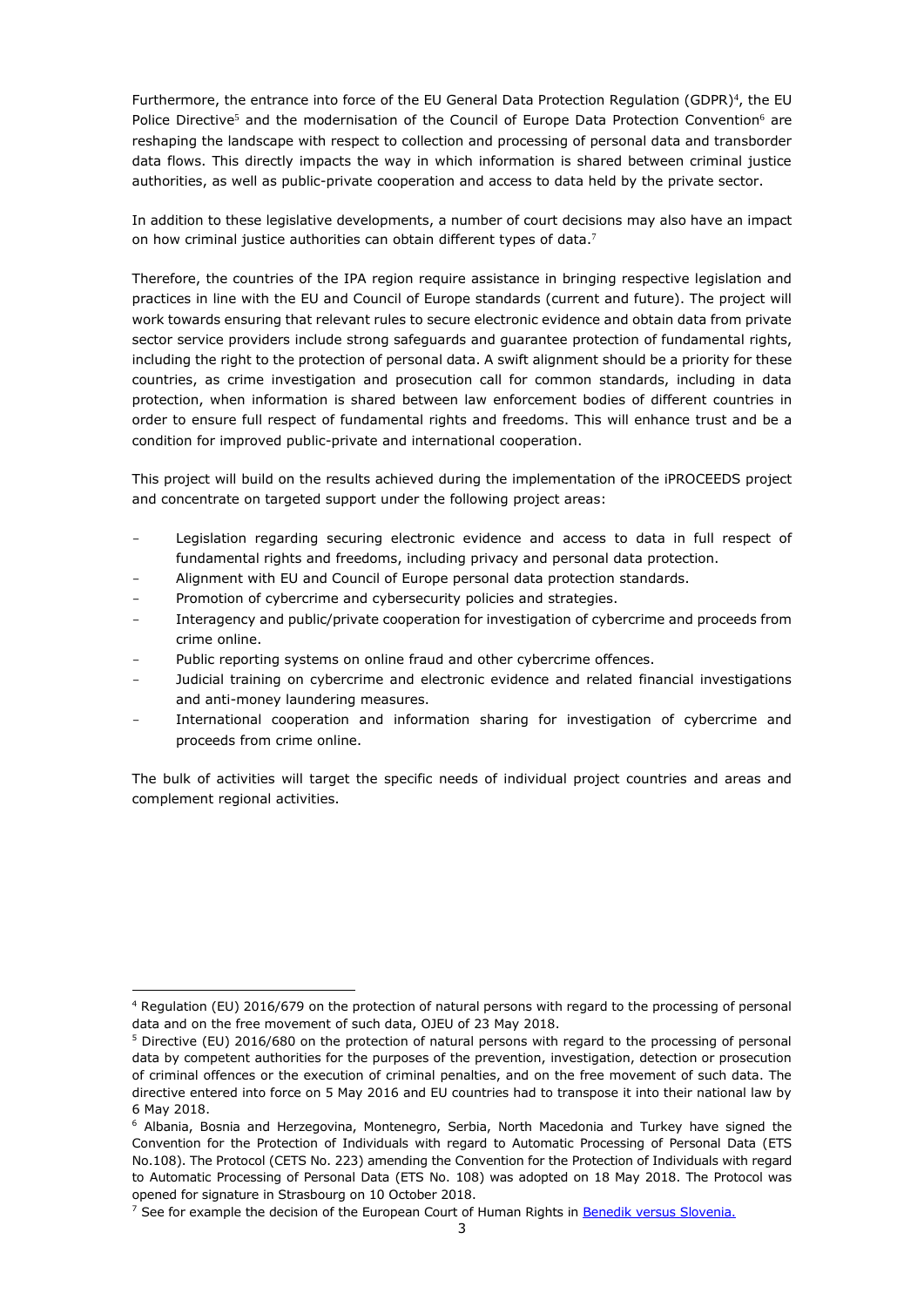#### **OBJECTIVE, EXPECTED RESULTS AND ACTIVITIES**

| <b>Specific</b><br>objective/<br><b>Intermediate</b><br>outcome<br>Result/<br><b>Immediate</b><br>outcome 1 | To further strengthen the capacity of authorities in project countries and areas<br>to search, seize and confiscate cybercrime proceeds and prevent money<br>laundering on the Internet and to secure electronic evidence.<br>Legislation strengthened regarding securing electronic evidence and access to<br>data in line with data protection and rule of law requirements.                                                                                                                                                                                                                                                                                                                                                                                                                                                                                                                        |
|-------------------------------------------------------------------------------------------------------------|-------------------------------------------------------------------------------------------------------------------------------------------------------------------------------------------------------------------------------------------------------------------------------------------------------------------------------------------------------------------------------------------------------------------------------------------------------------------------------------------------------------------------------------------------------------------------------------------------------------------------------------------------------------------------------------------------------------------------------------------------------------------------------------------------------------------------------------------------------------------------------------------------------|
| Activities:                                                                                                 | Advice and workshops to support authorities in drafting, revising or<br>$\overline{\phantom{0}}$<br>updating the relevant legal framework in line with applicable and emerging<br>standards;<br>Support to participation of national project team members in relevant<br>regional and international events on legal standards and international<br>cooperation on cybercrime and electronic evidence, including those<br>organised by the Council of Europe (plenaries of the T-CY).                                                                                                                                                                                                                                                                                                                                                                                                                  |
| Result/<br><b>Immediate</b><br><b>Outcome 2</b>                                                             | Coordinated cybercrime and cybersecurity policies and strategies developed<br>and under implementation by the competent authorities.                                                                                                                                                                                                                                                                                                                                                                                                                                                                                                                                                                                                                                                                                                                                                                  |
| Activities:                                                                                                 | Support countries in developing coordinated policies and strategies in<br>$\overline{a}$<br>cybercrime and/or cybersecurity areas;<br>analyses and development of agreed procedures<br>Business<br>for<br>$\overline{\phantom{0}}$<br>cybercrime/incident reporting and sharing of data by CERTs/CSIRTs with<br>criminal justice authorities through beneficiary-specific workshops with<br>regional conclusions.<br>Workshops and training sessions to follow up on assessment/business<br>$\qquad \qquad -$<br>analyses to promote data sharing and integration of data from various<br>sources by criminal justice authorities;<br>Simulation exercise on effective sharing of data between cybersecurity and<br>cybercrime communities;<br>Support countries in the preparation of beneficiary reports on cybercrime<br>-<br>and cybersecurity trends as well as for criminal justice statistics. |
| Result/<br>Immediate<br>outcome 3                                                                           | Specialised online public reporting systems on online fraud and other<br>cybercrime offences fully operational in at least two project countries/areas.                                                                                                                                                                                                                                                                                                                                                                                                                                                                                                                                                                                                                                                                                                                                               |
| <b>Activities:</b>                                                                                          | Support the development and set-up of the online reporting platforms of<br>$\overline{\phantom{0}}$<br>cybercrime in North Macedonia <sup>8</sup> and Kosovo <sup>9</sup> ;<br>Support raising awareness of the public on existent reporting mechanisms<br>of cybercrime, on cybercrime threats and cyber resilience;<br>Design and delivery of revised first responder training course in all project<br>countries/areas. <sup>10</sup>                                                                                                                                                                                                                                                                                                                                                                                                                                                              |

<sup>&</sup>lt;sup>8</sup> There is an effort underway on behalf of the Cybercrime and Digital Forensics Sector to create an online reporting system where reports of cybercrime are captured through a webpage. The system will use a dynamic web form and will allow citizens to report various types of cybercrime. The aim is to differentiate complaints along lines of the categories. Relevant reports will be shared with the CERT – if there is an online report about a possible government attack - and with banks – if the reported information is related to bank security or to a particular bank account, for example. This project, after the IC3 Internet Criminal Complaints Center of the US, has not yet been finalised. Although the interface for the reporting system is operational, the programming logic behind it needs more work and the current budget of the Ministry of Interior does not allow for its completion.

<sup>&</sup>lt;sup>9</sup> Kosovo has established an online platform for reporting cybercrime, however further development of certain features is required (preventive function, processing of received reports, collation of statistics, etc.). It is not fully operational.

 $10$  Public reporting is still significantly dependent on administrative (written) reports filed with the police in person, in writing or on the phone. Regional units may not have the personnel that understand the requirements for cybercrime investigations, nor the types of cases and evidence sources involved. First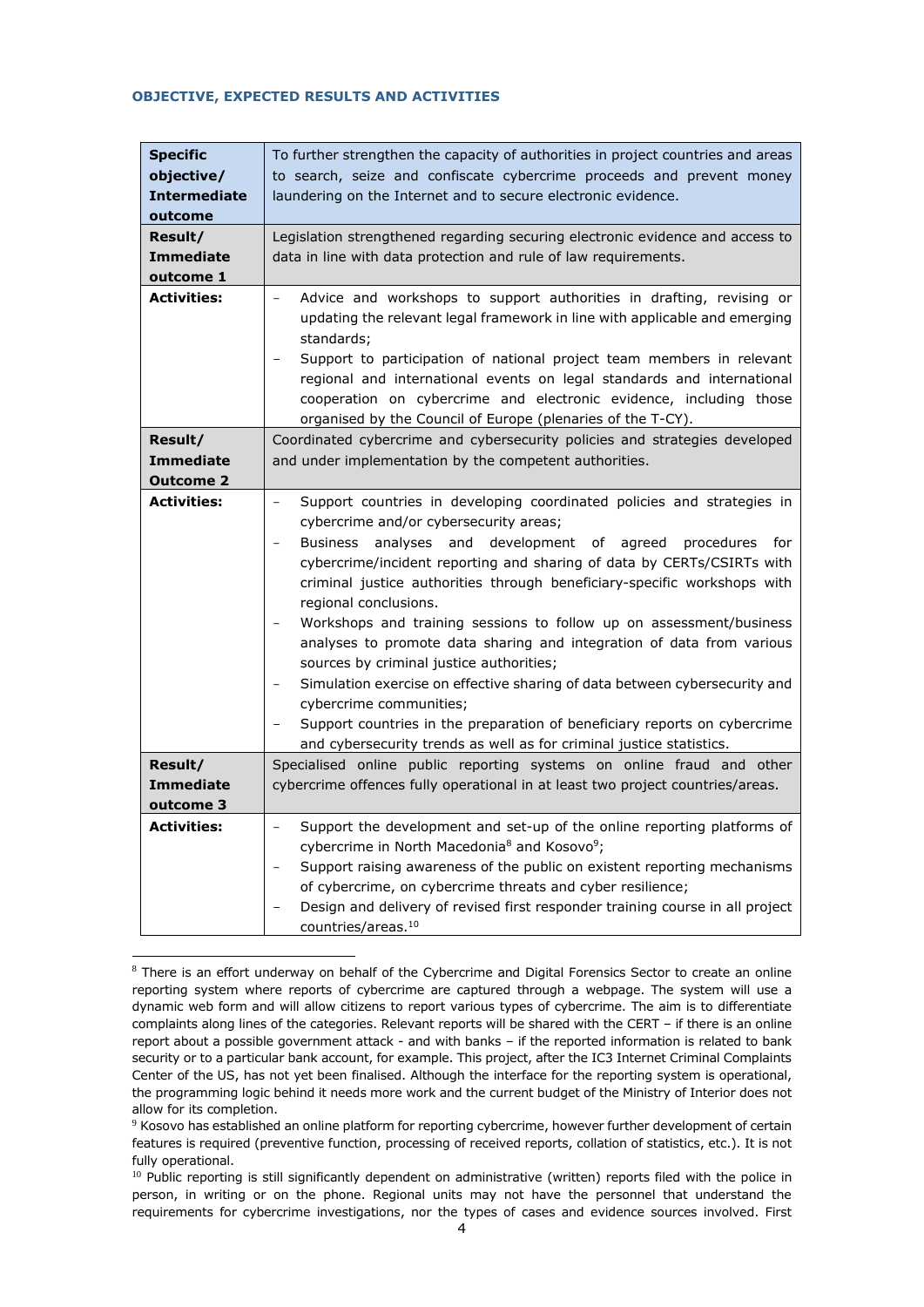| Result/            | Capacities of specialised investigative units and inter-agency cooperation                                                                                                                                                                                                                                                                                                                                                                                                                                                                                                                                                                                                                                                                                                                                                                                                                                                                                                                                                                                                                                                                                                                                                                                                                                                                                                                                                                                                                                                                                                                                                       |  |  |
|--------------------|----------------------------------------------------------------------------------------------------------------------------------------------------------------------------------------------------------------------------------------------------------------------------------------------------------------------------------------------------------------------------------------------------------------------------------------------------------------------------------------------------------------------------------------------------------------------------------------------------------------------------------------------------------------------------------------------------------------------------------------------------------------------------------------------------------------------------------------------------------------------------------------------------------------------------------------------------------------------------------------------------------------------------------------------------------------------------------------------------------------------------------------------------------------------------------------------------------------------------------------------------------------------------------------------------------------------------------------------------------------------------------------------------------------------------------------------------------------------------------------------------------------------------------------------------------------------------------------------------------------------------------|--|--|
| Immediate          | between cybercrime, financial investigators, prosecutors, representatives of                                                                                                                                                                                                                                                                                                                                                                                                                                                                                                                                                                                                                                                                                                                                                                                                                                                                                                                                                                                                                                                                                                                                                                                                                                                                                                                                                                                                                                                                                                                                                     |  |  |
| outcome 4          | FIUs and cybersecurity experts in the search, seizure and confiscation of online                                                                                                                                                                                                                                                                                                                                                                                                                                                                                                                                                                                                                                                                                                                                                                                                                                                                                                                                                                                                                                                                                                                                                                                                                                                                                                                                                                                                                                                                                                                                                 |  |  |
|                    | crime proceeds, combating cybercrime and securing electronic evidence further                                                                                                                                                                                                                                                                                                                                                                                                                                                                                                                                                                                                                                                                                                                                                                                                                                                                                                                                                                                                                                                                                                                                                                                                                                                                                                                                                                                                                                                                                                                                                    |  |  |
|                    | strengthened.                                                                                                                                                                                                                                                                                                                                                                                                                                                                                                                                                                                                                                                                                                                                                                                                                                                                                                                                                                                                                                                                                                                                                                                                                                                                                                                                                                                                                                                                                                                                                                                                                    |  |  |
| <b>Activities:</b> | Specialised workshops and trainings on cybercrime and parallel financial<br>$\qquad \qquad -$<br>investigations in cooperation with the European Cybercrime Training and<br>Education Group (ECTEG); <sup>11</sup><br>Support the creation of national guidelines and best practices for<br>$\qquad \qquad -$<br>investigation and collection/handling of electronic evidence based on<br>international standards;<br>Simulation exercises on effective information sharing and inter-agency<br>cooperation for the search, seizure and confiscation of online crime<br>proceeds;<br>National cyber exercises involving cybercrime/cybersecurity institutions;<br>$\overline{\phantom{a}}$<br>Case simulation exercises and mock trials on cybercrime investigations<br>(specific topics, such as virtual currencies/Darknet, etc.) and digital<br>forensics for relevant agencies/entities;<br>Training programme on effective access to data: training section on open-<br>source incident and crime reporting systems that can be set up between<br>industry, CERT/CSIRT and law enforcement (including incident handling on<br>the basis of the EU NIS Directive); training on open-source image creation<br>and copying toolkits that would ensure less intrusion into the regular<br>business<br>process; training<br>on<br>basic<br>parameters<br>and<br>use of<br>hardware/software for retention and access to traffic data, including ideas<br>for shared management for distributed storage systems and public<br>configuration protocols;<br>Support participation in cooperation forums and meetings for networking |  |  |
|                    | between cybercrime and cybersecurity professional communities;                                                                                                                                                                                                                                                                                                                                                                                                                                                                                                                                                                                                                                                                                                                                                                                                                                                                                                                                                                                                                                                                                                                                                                                                                                                                                                                                                                                                                                                                                                                                                                   |  |  |
|                    | Support participation in long-distance specialised master programme.                                                                                                                                                                                                                                                                                                                                                                                                                                                                                                                                                                                                                                                                                                                                                                                                                                                                                                                                                                                                                                                                                                                                                                                                                                                                                                                                                                                                                                                                                                                                                             |  |  |
| Result/            | Public/private information sharing and intelligence exchange mechanisms on                                                                                                                                                                                                                                                                                                                                                                                                                                                                                                                                                                                                                                                                                                                                                                                                                                                                                                                                                                                                                                                                                                                                                                                                                                                                                                                                                                                                                                                                                                                                                       |  |  |
| <b>Immediate</b>   | cybercrime established or enhanced with a focus on cooperation between                                                                                                                                                                                                                                                                                                                                                                                                                                                                                                                                                                                                                                                                                                                                                                                                                                                                                                                                                                                                                                                                                                                                                                                                                                                                                                                                                                                                                                                                                                                                                           |  |  |
| outcome 5          | service providers and criminal justice authorities.                                                                                                                                                                                                                                                                                                                                                                                                                                                                                                                                                                                                                                                                                                                                                                                                                                                                                                                                                                                                                                                                                                                                                                                                                                                                                                                                                                                                                                                                                                                                                                              |  |  |
| <b>Activities:</b> | Regional and domestic meetings to support existing public/private<br>$\overline{a}$<br>initiatives at domestic and regional levels;<br>Support to organisation of regional and international Internet industry and<br>technology events with focus on increasing trust between the public, the<br>state and the private sector in ensuring security of cyberspace;<br>Regional and international case simulation exercises developing skills for<br>cooperation on cybercrime and electronic evidence for judicial and police<br>cooperation authorities with multinational service providers (MSPs), using<br>and testing their platforms for cooperation;<br>Update and maintain the online resource on law enforcement/Internet<br>$\qquad \qquad -$<br>service provider cooperation.                                                                                                                                                                                                                                                                                                                                                                                                                                                                                                                                                                                                                                                                                                                                                                                                                                         |  |  |
| Result/            | Judicial training on cybercrime and electronic evidence and related financial                                                                                                                                                                                                                                                                                                                                                                                                                                                                                                                                                                                                                                                                                                                                                                                                                                                                                                                                                                                                                                                                                                                                                                                                                                                                                                                                                                                                                                                                                                                                                    |  |  |
| <b>Immediate</b>   | investigations and anti-money laundering measures with a focus on data                                                                                                                                                                                                                                                                                                                                                                                                                                                                                                                                                                                                                                                                                                                                                                                                                                                                                                                                                                                                                                                                                                                                                                                                                                                                                                                                                                                                                                                                                                                                                           |  |  |
| outcome 6          | protection and rule of law safeguards is provided.                                                                                                                                                                                                                                                                                                                                                                                                                                                                                                                                                                                                                                                                                                                                                                                                                                                                                                                                                                                                                                                                                                                                                                                                                                                                                                                                                                                                                                                                                                                                                                               |  |  |
| <b>Activities:</b> | Review and update the current state of national judicial training and agree<br>$\overline{\phantom{0}}$<br>on project approach;                                                                                                                                                                                                                                                                                                                                                                                                                                                                                                                                                                                                                                                                                                                                                                                                                                                                                                                                                                                                                                                                                                                                                                                                                                                                                                                                                                                                                                                                                                  |  |  |

responder training is crucial in the area of cybercrime and fraud. Especially vulnerable groups (including special needs persons, disabled, elderly or children) cannot be expected to use web reporting for financial crime, and yet they are often targeted by criminals.

 $11$  A formal cooperation agreement was signed between the Cybercrime Programme Office of the Council of Europe and ECTEG in September 2017.